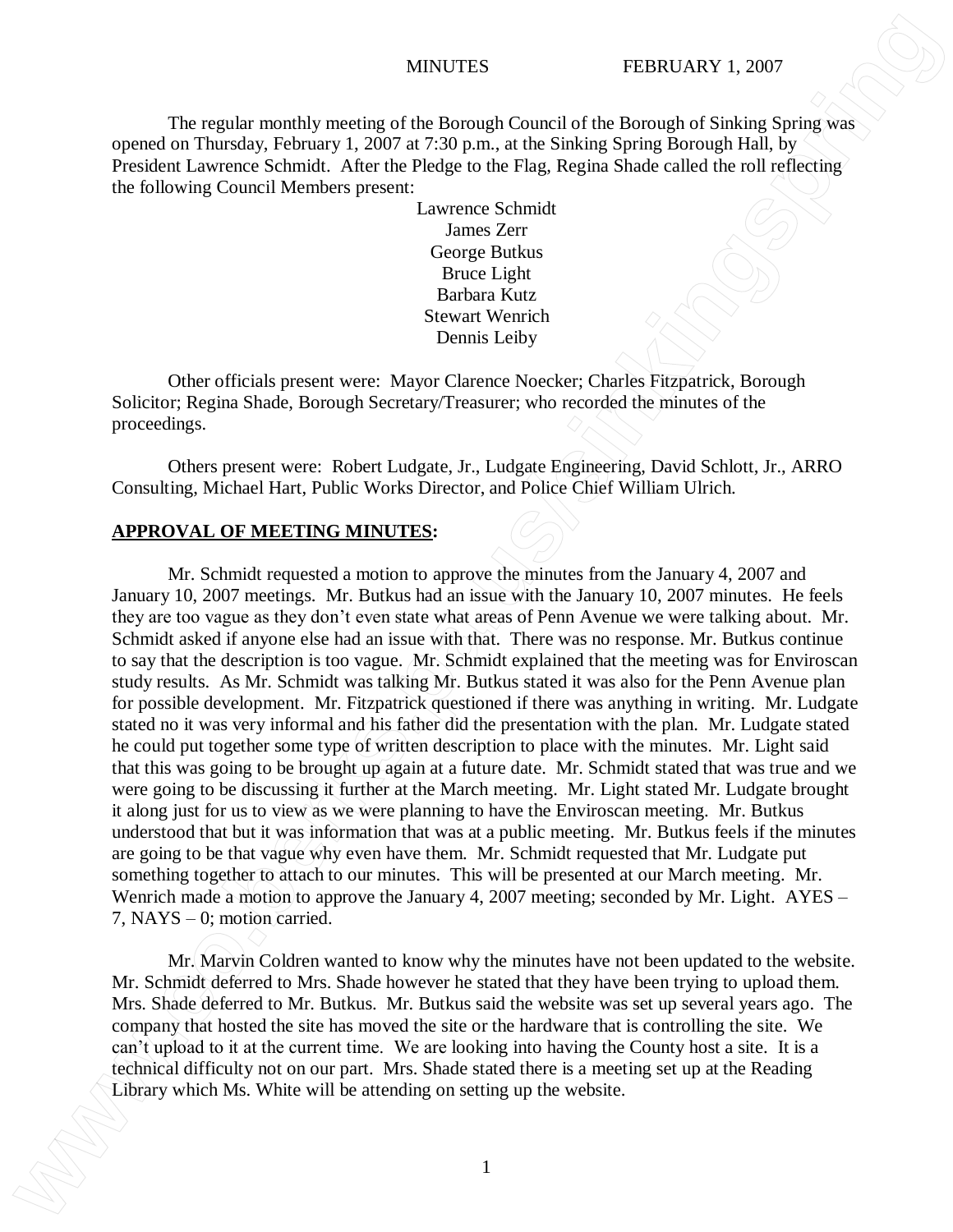### **APPROVAL OF BILLS:**

Mr. Light made a motion to pay all the bills; seconded by Mrs. Kutz.  $AYES - 7$ ,  $NAYS - 0$ ; motion carried.

## **VISITORS:**

There were no visitors.

### **COMMUNICATIONS:**

Mr. Schmidt stated it has been not only been this Council's policy but others as well, if a letter is not signed it will not be read. He continued if you want to write a letter that is fine; however if a letter is to be read it must be signed.

Mr. Zerr requested that Mrs. Shade read a letter. It has no reflection on the Borough, but he felt the letter should be read. It is part of the "Right to Know Act". Mrs. Shade read the letter from Mr. James Zerr to the Municipal Authority of Sinking Spring requesting the exact capacity used and the capacity still available up to the date of January 29, 2007.

The second letter was read from Mrs. Deborah Franck of the Library Board. They thanked Mr. Light for his efforts on behalf of the Library.

### **MILLER ENVIRONMENTAL REPORT:**

Mr. Roger Hillibush of Miller Environmental gave the monthly report for January, 2007. The December 2006 DMR was completed and sent to PA DEP during the month. There were no violations. The bio augmentation trial began March 1, 2006. The December 2006 report was sent to the PA DEP along with the DMR. Completed data entry and billing for the fourth quarter FOG testing. They met with the Sinking Spring Fire Company trustees regarding the IPP Program. Along with ARRO Consulting inspections were completed at Mass Industrial Controls regarding permitting. It was determined no permit is required. The Industrial Discharge Permit 8-2005 was issued to F.M. Brown and Son, Inc. during the month. Completed data entry and billing for the second set of industrial samples. They began compiling data for the EPA and DEP annual sludge reports. They began compiling data for the 2006 Chapter 94 Report. There was an NPDES compliance inspection by a PA DEP during the month of December. No violations were noted, samples were collected for analysis, the results showed no violations. The County Emergency Management Plan was updated and certified during the month. The following is the wastewater flow data for the month - total monthly flow  $-24,453,000$  gallons, average daily flow  $-788,800$ gallons, maximum daily flow  $-1,040,900$  gallons, minimum daily flow  $-595,700$  gallons. There were no NPDES violations for the month. The following percentages are each municipalities contribution to the total flow – Sinking Spring – 74.0% (includes an un-metered portion of Spring Township), Lower Heidelberg – 18.1%, and South Heidelberg – 7.9%. The total rainfall for the month was 2.20 inches. The Miller staff completed the routine operation and maintenance duties, responded to ten (10) PA One calls. There were two (2) service calls. One (1) service call was 119 Oberline Avenue where roots were removed from the lateral. There was a blockage between the house and the trap. The second service call was at 83 Mull Avenue. The vent and clean was buried, **NEW ALTERS EXERCTS CONDUCTLARY LEGACION CONDUCT CONDUCTS**<br> **EXERCTS CONDUCTS CONDUCTS CONDUCTS CONDUCTS CONDUCTS CONDUCTS CONDUCTS CONDUCTS CONDUCTS CONDUCTS CONDUCTS CONDUCTS CONDUCTS CON**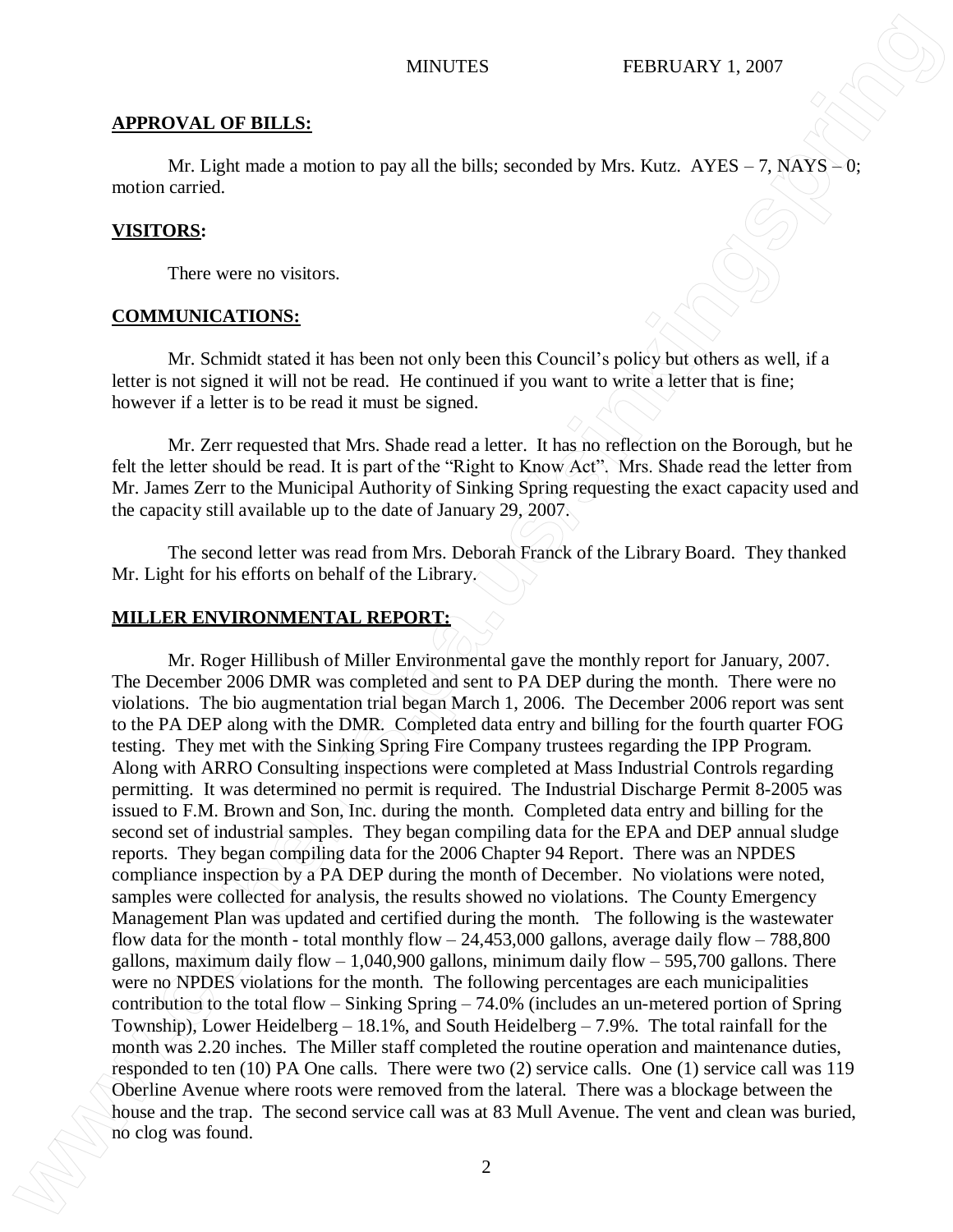## **MILLER ENVIRONMENTAL REPORT(cont'd):**

The staff read the collection system flow meters six (6) times during the month. Enclor was in during month to replace the header valves on the chlorine system. Enclor was in a second time during the month to replace the sensor on the chlorine gas detector in the chlorine room. The staff, ARRO Consulting and the Borough Council sewer committee toured the plant during the month regarding the proposed upgrade. The staff checked the collection system bio augmentation meters. The staff completed the painting of various pieces of equipment during the month.

# **SEWER ENGINEER REPORT – DAVID SCHLOTT, JR.:**

Mr. Schlott stated that when the committee toured the plant the Sewer Authority Chairman (Mr. Francis Butkus) was also present. Major maintenance items were discussed as part of the Authority's proposed upgrade. ARRO will be working with Miller Environmental in the preparation of the Chapter 94 Report.

Another topic came up with the proposed upgrade to the plant. ARRO believes with some of the major maintenance projects the Borough might be involved in if the upgrade takes place; they feel it would be wise to do a rate study. There are a lot of capital projects in the upcoming ten (10) years. Mr. Schlott stated to do a complete rate study; the cost should not exceed \$10,000.00. Mr. Schlott does feel it should be done. Mr. Butkus had an article stating why we should do the rate study now; he was willing to share it with Council and the public as well. Mr. Schmidt questioned Mr. Francis Butkus about something that was stated in the Authority's last audit report. Mr. Francis Butkus stated that this was correct. The Borough should have a maintenance fund set aside with so much money in it for maintenance to the plant. Mr. Fitzpatrick stated that there is no specific amount stated that must be set aside. There is a provision in the lease agreement between the Borough and the Authority that the Borough will set aside in an operation reserve account which will be equal to fifty percent (50%) of the annual operating expenses. If there was a surplus in the operation of the system beyond that amount then that fund will be put into a maintenance reserve fund. There is no specific dollar amount set aside. Mr. Butkus made a motion to authorize ARRO Consulting to do a rate study; seconded by Mr. Leiby.  $AYES - 7$ ,  $NAYS - 0$ ; motion carried. **MH. LER ENVIRONNENTAL ARFOORTIGENTS**<br>
The staff rest time collection system like uncertainty of the state state in the letter very late in December. The collection of the letter very late in the letter very late in the l

# **REPORTS OF COMMITTEES AND OFFICES:**

# **SEWER AND SANITATION – GEORGE BUTKUS:**

Mr. Butkus stated the committee did tour the plant. They did discuss Miller's request for a fourth  $(4<sup>th</sup>)$  person. Mr. Butkus believed it was unanimous that a full time fourth person is needed. Mr. Butkus explained why he felt it would be necessary. It will cost \$4,706.00 a month. Mr. Schmidt stated this would be an increase to the contract per month. It would probably begin April 1, 2007. Mr. Butkus made a motion to hire a fourth  $(4<sup>th</sup>)$  Miller Environmental person at the plant at an additional monthly cost of \$4,706.00; seconded by Mr. Leiby. Mr. Zerr questioned Mr. Butkus if this was in the budget. Mr. Butkus stated currently it is not but it is one (1) of those things we need. Mr. Butkus explained why he felt it was needed and why now would be a good time to add the person. Mr. Zerr stated we sat through three (3) budget meetings and that was known about but nothing was brought up. Nothing was said. Mr. Zerr stated he does not understand this process.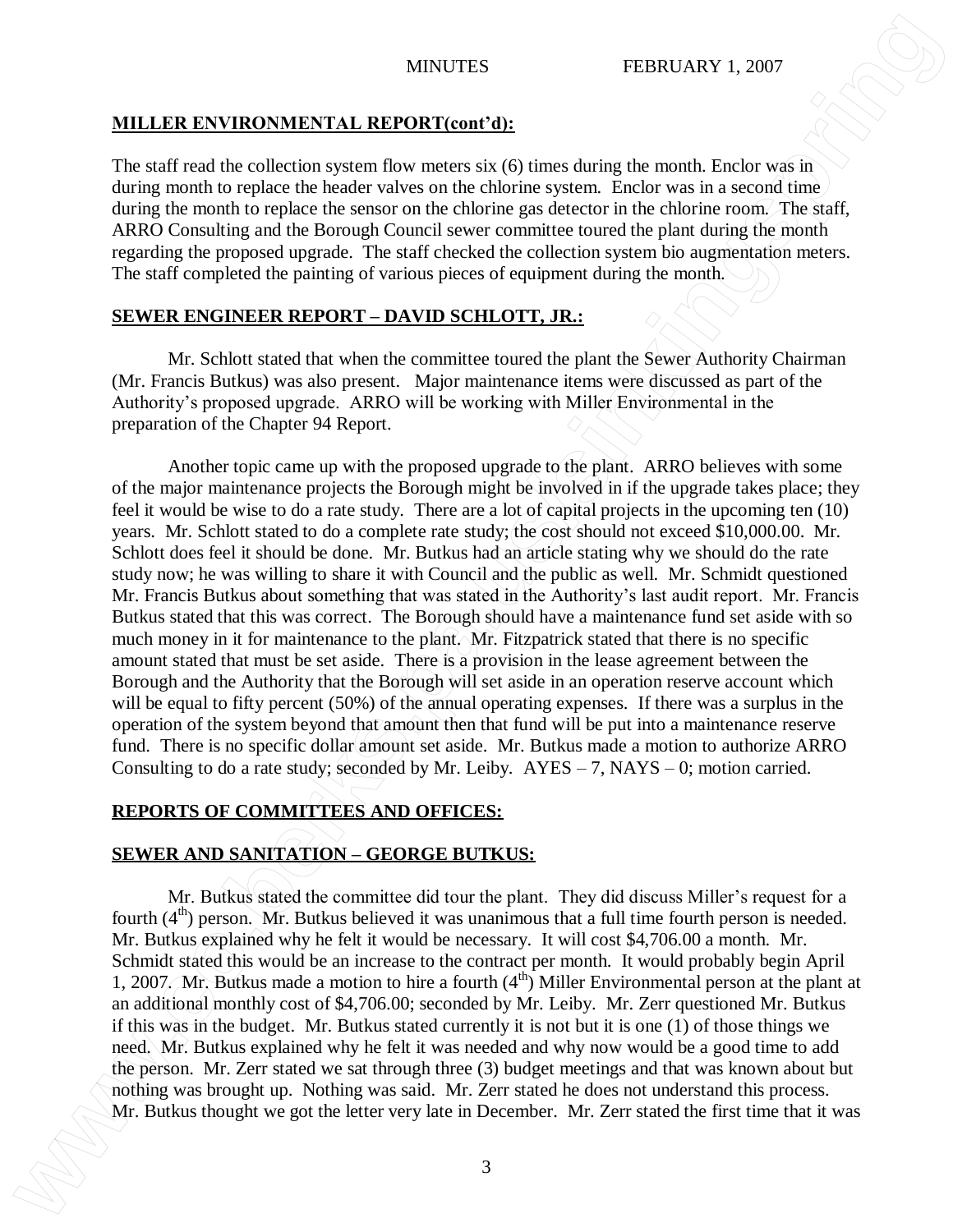# **SEWER AND SANITATION – GEORGE BUTKUS(cont'd):**

mentioned was in November. Mr. Butkus stated it was mentioned but we had no numbers for it. Mr. Zerr feels if the committee was doing its job we had time to take care of it. Mr. Butkus reminded Mr. Zerr there was a previous committee looking into this. Mr. Zerr stated the current committee should have picked up on it. Mr. Zerr questioned if that was not correct. Mr. Butkus stated given perfect timing that is correct. Mr. Schmidt requested a roll call vote. AYES – 4 (Mr. Schmidt, Mr. Butkus, Mrs. Kutz, Mr. Leiby), NAYS – 3 (Mr. Zerr, Mr. Light, Mr. Wenrich); motion carried. Mr. Schmidt stated that in the future we will not be able to work like this. We need to plan for these types of things. We can't keep having these types of "budget busters." He continued the only reason he voted for this was that Miller Environmental feels that we should have another person at the plant as well. **NEWER AND SANITATION CENDECE RUTKI SCOREC INTERFECT (FORMATION 1997)**<br> **EXERCISE CONSULTS AND CENTERFECT INTERFECT (FORMATION 1997)**<br> **EXERCISE CONSULTS AND CENTERFECT INTERFECT (FORMATION 2001)**<br> **EXERCISE CONSULTS AND** 

# **POLICE CHIEF – WILLIAM ULRICH:**

He had nothing to report at this time.

# **LIBRARY - DENNIS LEIBY:**

Mr. Leiby stated the Library Board questioned if they have the right to move their money around without Council's approval because it was their money. Mr. Fitzpatrick stated no. It is part of the Borough. It is not independent like the municipal authority. The Library is part of the Borough and the Borough must authorize the movement of the money. Mr. Leiby said they want to move the money for better interest. A brief discussion ensued. Mr. Leiby made a motion to move \$50,000.00 or whatever the librarian wants moved; seconded by Mrs. Kutz. AYES – 7, NAYS – 0; motion carried.

Mr. Leiby made a motion to appoint Georgieanna Jones to the Library Board; seconded by Mr. Light.  $AYES - 7$ ,  $NAYS - 0$ ; motion carried.

The Friends of the Library would like to replace the sign in the front of the building at their expense. Bright Signs have been contacted, Mr. Michael Hart stated. They will be designing the sign and getting back to him with a cost. Mr. Fitzpatrick said the Borough will need to grant them permission as it is an asset of the Borough. Mr. Leiby made a motion to allow the Friends of the Library to place a sign at the front of the building; seconded by Mr. Wenrich.  $AYES - 7$ , NAYS – 0; motion carried.

They will be doing passports at intervals of fifteen minutes instead of every half hour due to the fact the demand is increasing. An appointment is still needed. They will also have passes for the Reading Museum.

The last item was the carpeting. Mr. Schmidt turned the floor over to Mr. Ludgate. The panelized form of carpeting that the Department of General Services said we could obtain on "piggyback" is no longer valid. They have bid it again, and should have a new contract to look at. They have not seen a spec yet. As soon as we can obtain the spec Mr. Ludgate will see that Council receives a copy of it. Mr. Ludgate feels this is the way to go. He does have other quotes. Last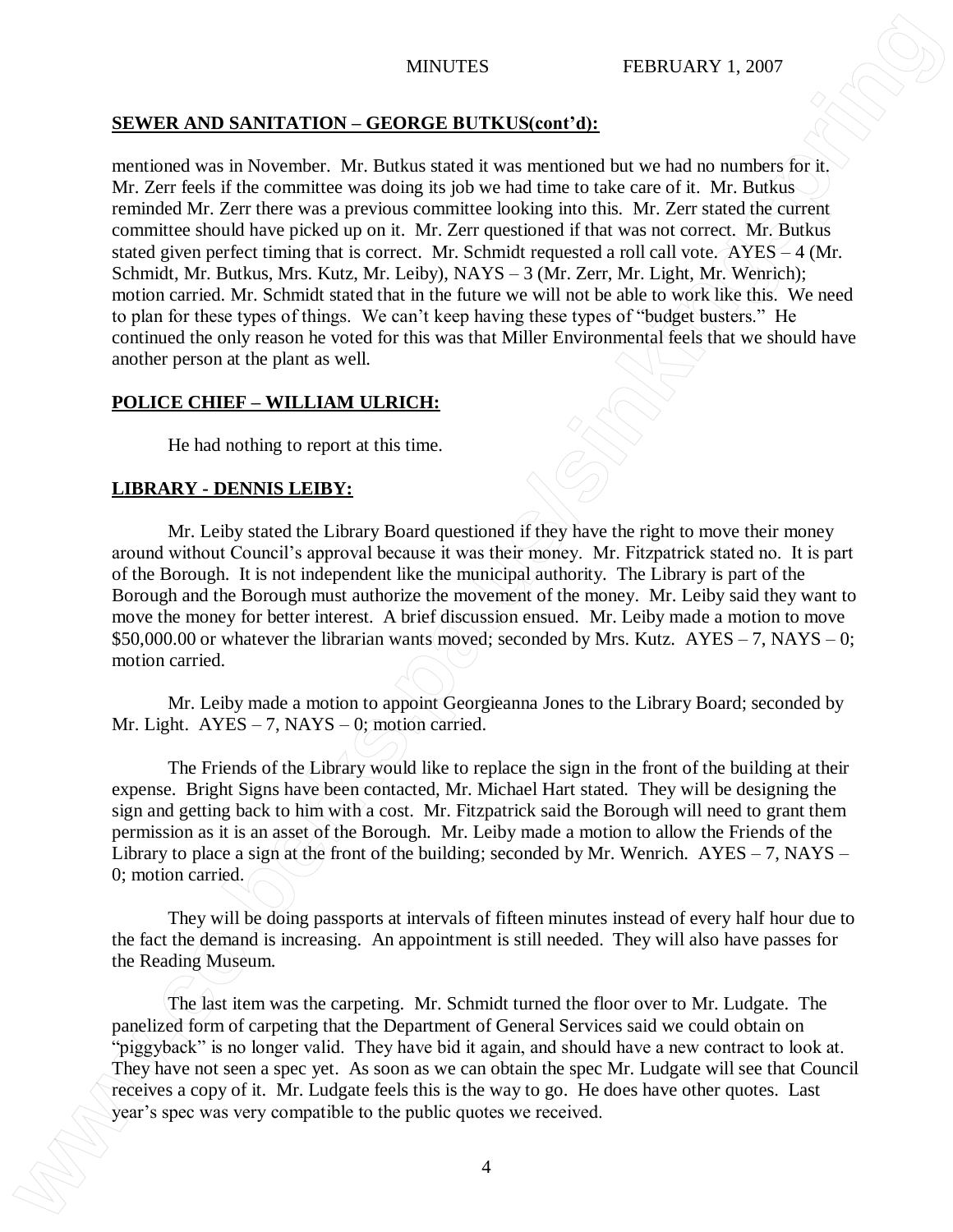### **PROPERTY AND MAINTENANCE – BRUCE LIGHT:**

Mr. Light has received the three (3) bids for the awning in the back. Schwoyer was \$4,749.42, Lengle was \$4,182.00, and Brown was just about \$10,000.00. Mr. Light made a motion to go with Todd Lengle at a cost of \$4,182.00 for the awning over the back steps; seconded by Mr. Zerr.  $AYES - 6$ ,  $NAYS - 1$  (Mr. Butkus); motion carried.

The next item was the five (5) year equipment schedule. This schedule is when we should look at replacing some of our equipment. Mr. Schmidt stated this is the first time we have ever had a five (5) year plan. This shows exactly how much money we will need to replace these items. Under new business you will see a street sweeper. According to Mr. Hart's plan we should be looking at replacing this piece of equipment in 2008. This is through a state contract, Mr. Schmidt said. There are due to be some major changes in some environmental controls next year. Mr. Hart explained the advantages of purchasing the street sweeper this year over next. A discussion ensued regarding the environmental issues and the cost increases because of these new requirements. Mr. Schmidt questioned how long the dealer will hold this for us. Mr. Hart believes Tymco has the fleet and they have some. Mr. Light questioned if we could table this till the next meeting. Mr. Hart said we still will have time. Mr. Hart will check with some other dealers. We have had our current street sweeper for twenty nine (29) years. The normal life of a sweeper is seven (7) years. Mr. Harting stated how can we pay for this, it wasn't in the budget? Mr. Schmidt said this has been a problem which caused some a real issue. Some other things would have to be cut out or postponed to another year. He continued the only reason they are thinking about doing it this year is because of the emission changes in 2008 and the prices will be at least \$15,000 to \$20,000 more next year. Mr. Biggs feels one of these days something on that sweeper is going to break and we won't be able to repair it because the parts don't exist anymore. Budget or not, if we end up without a street sweeper, we will be in trouble, Mr. Biggs said. Mr. Hart stated the five (5) year plan is just in its very rough draft form. Our air compressor is 44 years old, the little roller for black topping is 34 years old, and some of this stuff is quite old. A brief discussion ensued as to what he would like to see purchased over the next five (5) years. **EXAMPERTY AND MAINTEX:** FIRENCT. INTERTY (FIRENCT). THEREFORE A SURVEY IS A subsequent of the system of the system of the system of the system of the system of the system of the system of the system of the system of the

### **EXECUTIVE SESSION:**

An executive session was called for by Mr. Light for a personnel issue at 8:25 p.m.

## **RECONVENE:**

Council reconvened at 8:35 p.m. Mr. Light made a motion that two (2) Borough employees each be given a day off without pay; seconded by Mr. Wenrich. Mr. Schmidt called for a roll call vote.  $AYES = 6$ ,  $NAYS - 0$ ,  $ABSTENTION - 1$  (Mr. Zerr); motion carried.

## **RECREATION – BARBARA KUTZ:**

Mrs. Kutz stated she attended her first recreation committee meeting and found it very interesting. We have many parades ahead of us. The first parade was the West Reading parade. They opted not to attend the March  $17<sup>th</sup>$  parade due to the fact that it was a holiday and it might be cold. There is a parade in Mohnton for their  $100<sup>th</sup>$  anniversary on September 29<sup>th</sup>. They are considering this parade. We were invited to the County Armed Forces Day Parade on May 19<sup>th</sup>.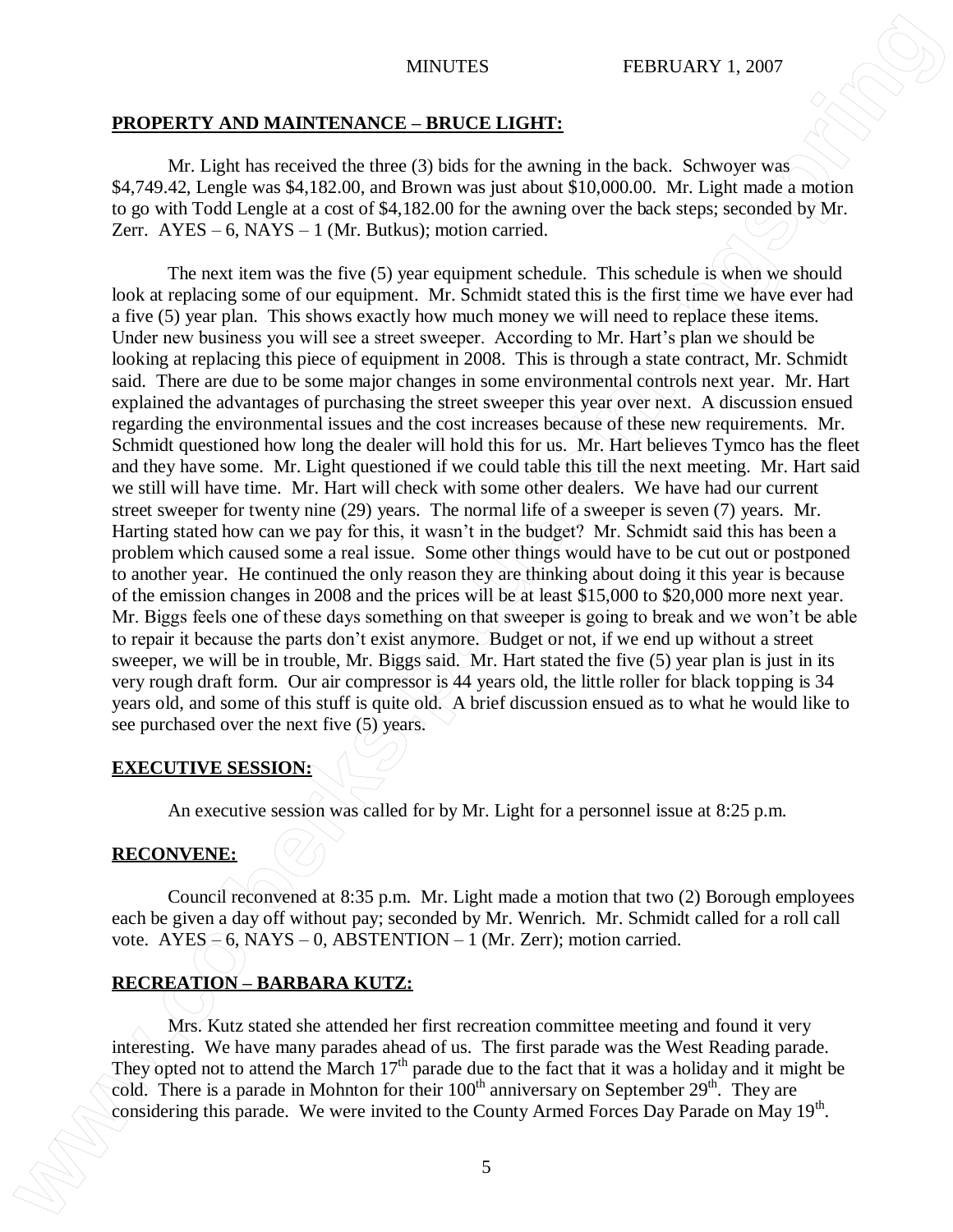## **RECREATION – BARBARA KUTZ:**

We will also be marching in the Memorial Day Parade for the VFW. Mrs. Kutz stated it will be May  $31<sup>st</sup>$ . Mrs. Sandi Karli and Mrs. Kutz will be meeting the following week with the VFW regarding the carnival after the parade. Mrs. Karli stated that the parade will be May  $28<sup>th</sup>$  not the  $31^{\text{st}}$ .

Rick Sndyer of Riley Outdoor Décor attended the rec board meeting. Mr. Hart was also there regarding Christmas Lights. The rec board would like to see at least 14 of the poles that have electric have new decorations next year. If we purchase decorations by the end of February, it is buy two (2) get one (1) free or a third off. The price will be about \$220 per ornament. Basically, we are looking at several. They opted for the snowflake design. They have Christmas Trees but that is just for the Christmas season. The snowflakes could be used for the entire winter season. The rec board would like to know if Council would contribute any money to them. They need to know by the end of the month. In addition, they will have these lights on hand for many years to come. We have an option to buy the LED lights, but they are more expensive. The regular light bulbs are .20 a bulb. The LED lights are \$1.50. The life span on the LED is a lifetime though, Mr. Schmidt said. Mrs. Kutz stated her suggestion is to take them with what they have (she stated we must take them with what they come with), and replace them with the LED as needed. The LED lights are plastic. The wattage is a lot better, but why buy the LED lights right away when you are going to have the regular lights already. Mr. Schmidt asked if the base was the same. Mr. Hart stated they were. Mrs. Kutz stated you can's substitute they come with the regular lights. Mr. Schmidt did not know that you must buy them with the regular bulbs, he thought we could "upgrade" now. Mrs. Kutz said it is a new thing and over time the price for them will be coming down. It is \$220 per snowflake and we have 14 poles, Mrs. Kutz said. She continued that Mr. Hart was going to look into the other poles. We have about 56 poles in the Borough. At this time we are just thinking about the 14 poles with the electric already. Mrs. Shade stated the cost would be \$3,080.00. Someone stated that Wernersville also has snowflakes and that maybe we could use something else to set us apart. Mr. Wenrich stated it is very generic. Mr. Butkus said using the snowflakes would prevent us from favoring one (1) holiday over another. Mrs. Karli stated the old bulbs will give us about 3,000 hours; the newer bulbs will give us 100,000. Mrs. Karli said that Mrs. Kutz suggested that we take the snowflakes with the regular bulbs and as they wear out we replace them with the new bulbs. The price for the new bulbs will come down over time. In four years if we buy 14 snowflakes a year we will have done the entire Borough, Mr. Schmidt said. Mrs. Kutz made a motion to buy 14 snowflakes with a life expectancy of 10 to 15 years; seconded by Mr. Light. Mr. Schmidt asked for a roll call vote. AYES – 6, NAYS -1 (Mr. Butkus); motion carried. Mr. Light questioned about the banners for across the street. Mrs. Kutz stated we never finished up on them. Mrs. Karli stated she thought we did get prices. Mrs. Karli explained what the rec board would like to put them across the street at some point in the future. It would be "garland like" with snowflakes on them. Mrs. Karli said she did not know what Council wanted; should they buy the garland this year or maybe wait till some time in the future. Mr. Schmidt said we could get the lights but hold off on the banners as we already have banners. **MRITELES EXAMPLERS EXAMPLERS EXAMPLERS EXAMPLE INTERFECT CONTROVERS EXAMPLE IN A Solution of the EAST CONTROVERS EXAMPLE IN A Solution of the EAST CONTROVERS EXAMPLE IN A Solution of the EAST CONTROVERS C**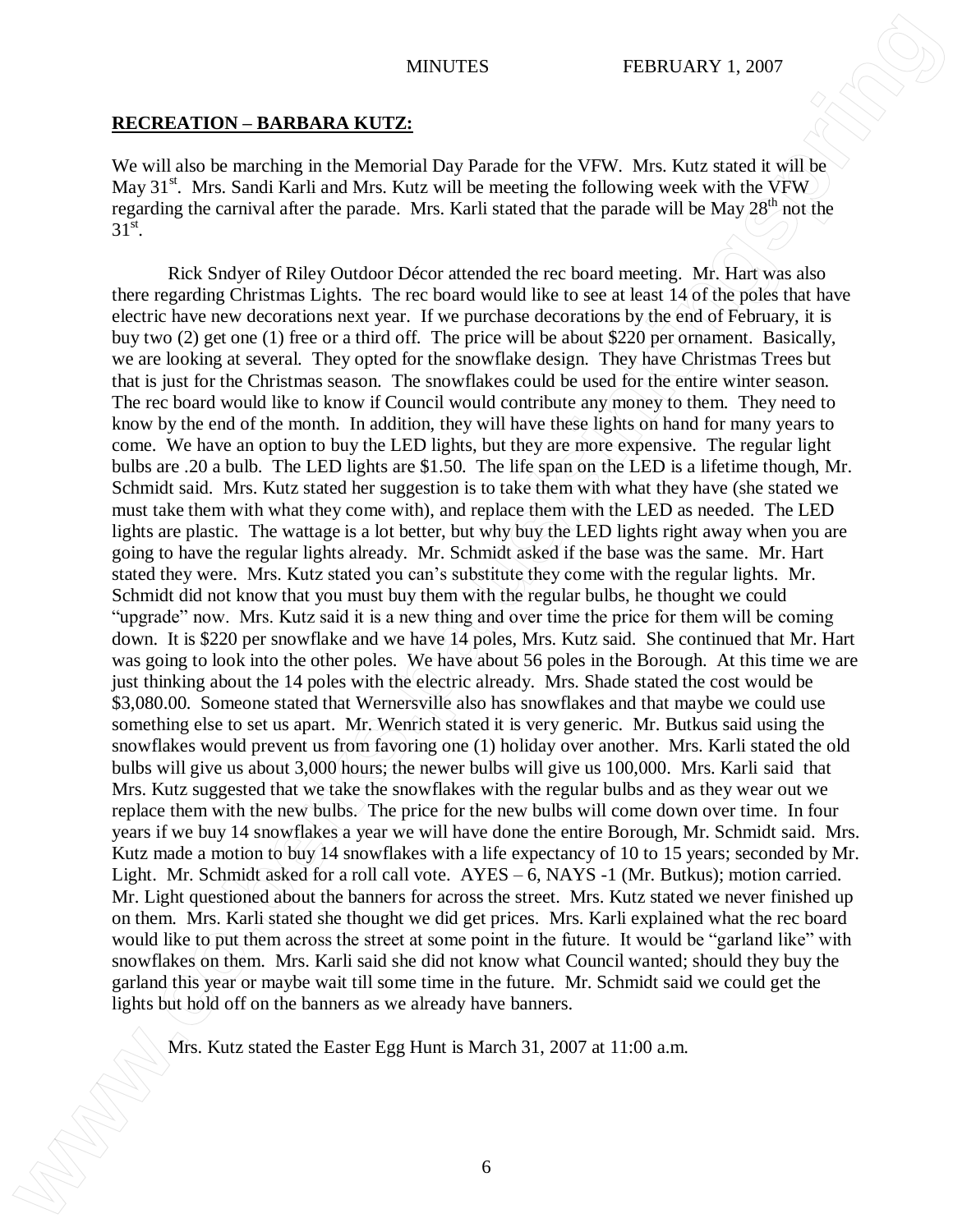# **PUBLIC SAFETY – JAMES ZERR:**

Mr. Zerr said that the police department responded to 184 calls. They gave out 9 citations. Mr. Zerr stated the different type courses that the police officers attended during the month. There was a brief discussion about the egg throwing problem that occurred in both the Borough and in Spring Township.

Every year the fire department submits a list of drivers to our insurance carriers. It came back that one (1) driver should not be driving. That matter is currently being addressed.

The fire company responded to 23 fire calls or incidents in January. Three (3) were in the Borough, two (2) carbon monoxide calls and an accident with injuries on Columbia Avenue. They responded to four (4) working structure fires.

The Route 422 Corridor Project committee met. The topic of discussion was obtaining the contract and bid for putting in the preemptors, and the transponders in the police cars. All of the municipalities involved have accepted it. It is in our budget.

The task force is meeting on a monthly basis in regards to the fire companies.

The safety committee and the fire department officers will be meeting on February 13, 2007.

# **MAYOR NOECKER:**

Mayor Noecker had nothing at this time.

# **ADMINISTRATION – STEWART WENRICH:**

Mr. Wenrich stated earlier in the month the admin committee had met and have been going over quite a bit of information. He thanked Mr. Zerr and Mr. Light for their help as he has just started a new job.

Mr. Wenrich reported that our PENNDOT reports have been completed and filed for the grant money. The quarterly sewer billing was sent out. The DCED reports were completed and sent in. The W-2's have been distributed. The payroll information that was requested by a citizen was completed and turned over without the use of temporary help. We will be starting with a new payroll company beginning the first pay of February. We had many problems with our prior payroll company. The PURTA reports have been completed and sent it. The recycling and grant information was completed and filed. The office staff has been diligently working with the auditors over the last two (2) days. Our audit was complete and from what Mr. Wenrich heard from our auditors we "nailed" it. Mr. Schmidt was happy to hear that. We will get this in writing. In addition, there about 10 (ten) other miscellaneous reports that needed to be done and mailed in and they have been completed. The office staff is working with the county to get the website up and running. **MINITES EXAMPLE AND INTERVALUATES EXAMPLE AND CONTRACTS CONSULTS We can consider the system of the system of the system of the system of the system of the system of the system of the system of the system of the s** 

Mr. Wenrich thanked Mr. Zerr, Mr. Light, the admin staff, and Mr. Hart for the jobs they are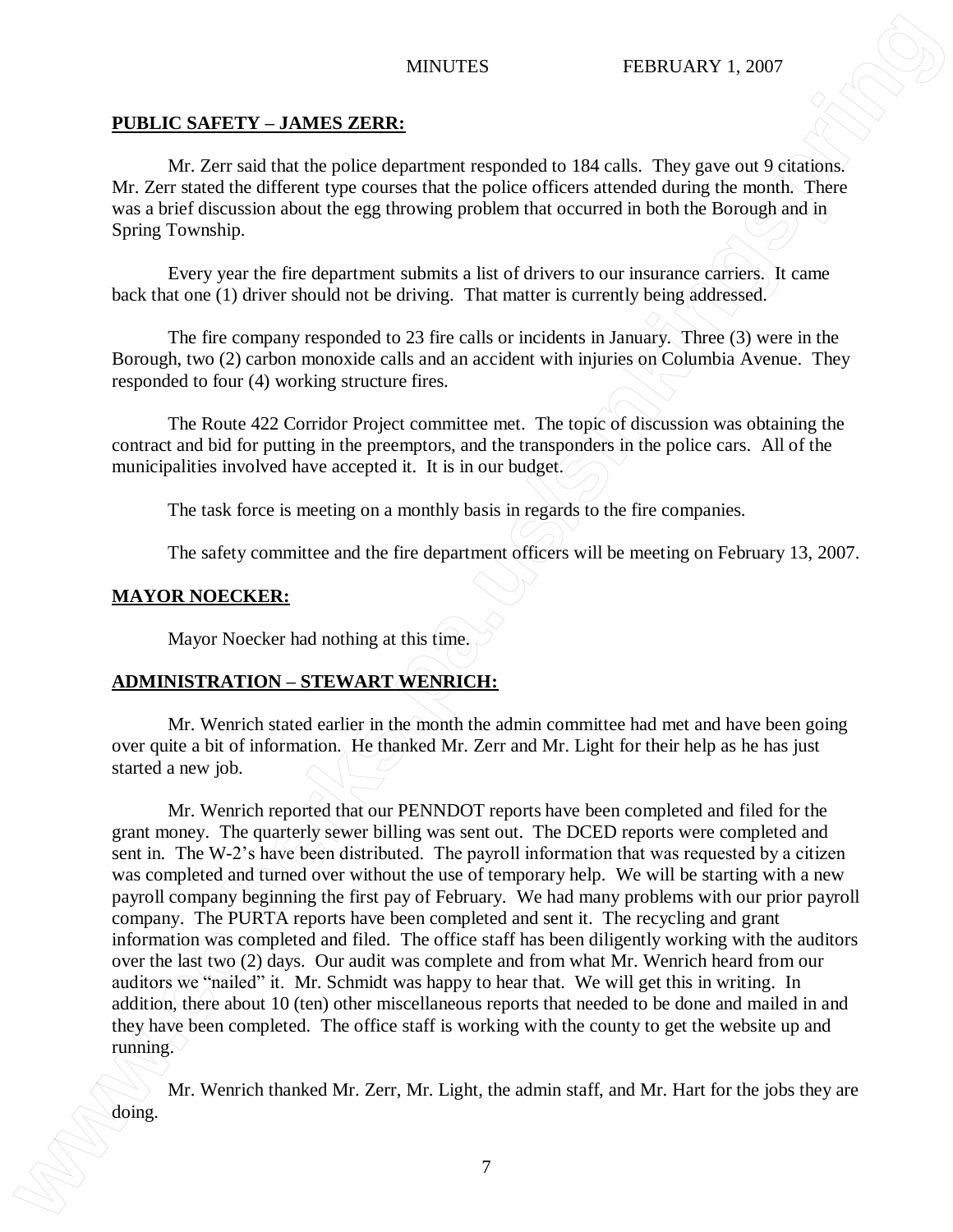### **ADMINISTRATION – STEWART WENRICH (cont'd):**

Mr. Schmidt asked Mr. Wenrich if he would like to review the information about the secretarial position. Mr. Wenrich said it still is the committee. A job description has been created. Regina, Betsy, and Mike have compiled one. This position is not just for the front office. The person will also be utilized by Mr. Hart as well. Mr. Zerr stated that he and Mr. Light have reviewed it and are happy with it. Mr. Light stated the questions now are the rate of pay and the hours that the person will be working. In addition, when do we want to start advertising, Mr. Light asked? A brief discussion ensued as to whether we want a full time or part time person. Mr. Zerr stated we will defer this to the next meeting. MINITES **INTERVIEW INTERVIEW INTERVIEW (VALUAT**<br>
MINITEST AT A SCHIMAT STATISTIC CONTROLL TO THE CONTROLL TO THE SECTION OF THE SECTION OF THE SECTION OF THE SECTION OF THE SECTION OF THE SECTION OF THE SECTION OF THE SECT

## **BOROUGH ENGINEER – ROBERT LUDGATE, JR.**

Mr. Ludgate stated they are working on making meetings relative to the presentation by Bob Ludgate, Sr. on the January 10, 2007 meeting. The attorney for Boscov's will be calling Mr. Ludgate back the following day regarding their site. They will be meeting the following week with the PENNDOT project manager for the Rt. 422 study to show them the plan.

The proposed change to the zoning ordinance hearing has been continued till February 20, 2007 at 7:00 p.m. Mr. Ludgate apologized he was sick for the last hearing.

Mr. Schmidt asked Mr. Zerr if he heard anymore about the box at the intersection. Mr. Zerr stated Mr. Ludgate told him that the parts are still on backorder. The backorder is about six (6) to eight (8) weeks out. They will also be talking to the PENNDOT project manager about this. Mr. Schmidt explained to the audience what they were talking about. There is some thought that Manyunk in Philadelphia might have one.

Mrs. Kutz had a question regarding the work that is currently being done in the Borough. They use to work at night, now they are working during the day why? Mr. Zerr stated that PENNDOT pulled their permit to work at night so now they must work throughout the day only. They were not following the PENNDOT rules so they pulled their permit. Mr. Coldren was wondering what they were doing. Mr. Ludgate stated they are laying water line.

### **UNFINISHED BUSINESS:**

Mr. Schmidt stated under old business the first item was the secretarial position which was talked about prior.

Mr. Schmidt said the second item was the amendment to the zoning ordinance which was also discussed prior. It will continue on Tuesday, February 20, 2007.

### **NEW BUISNESS:**

The first item under new business was the street sweeper which we had discussed already.

There will be no workshop this month as the fourth Wednesday is the day before the first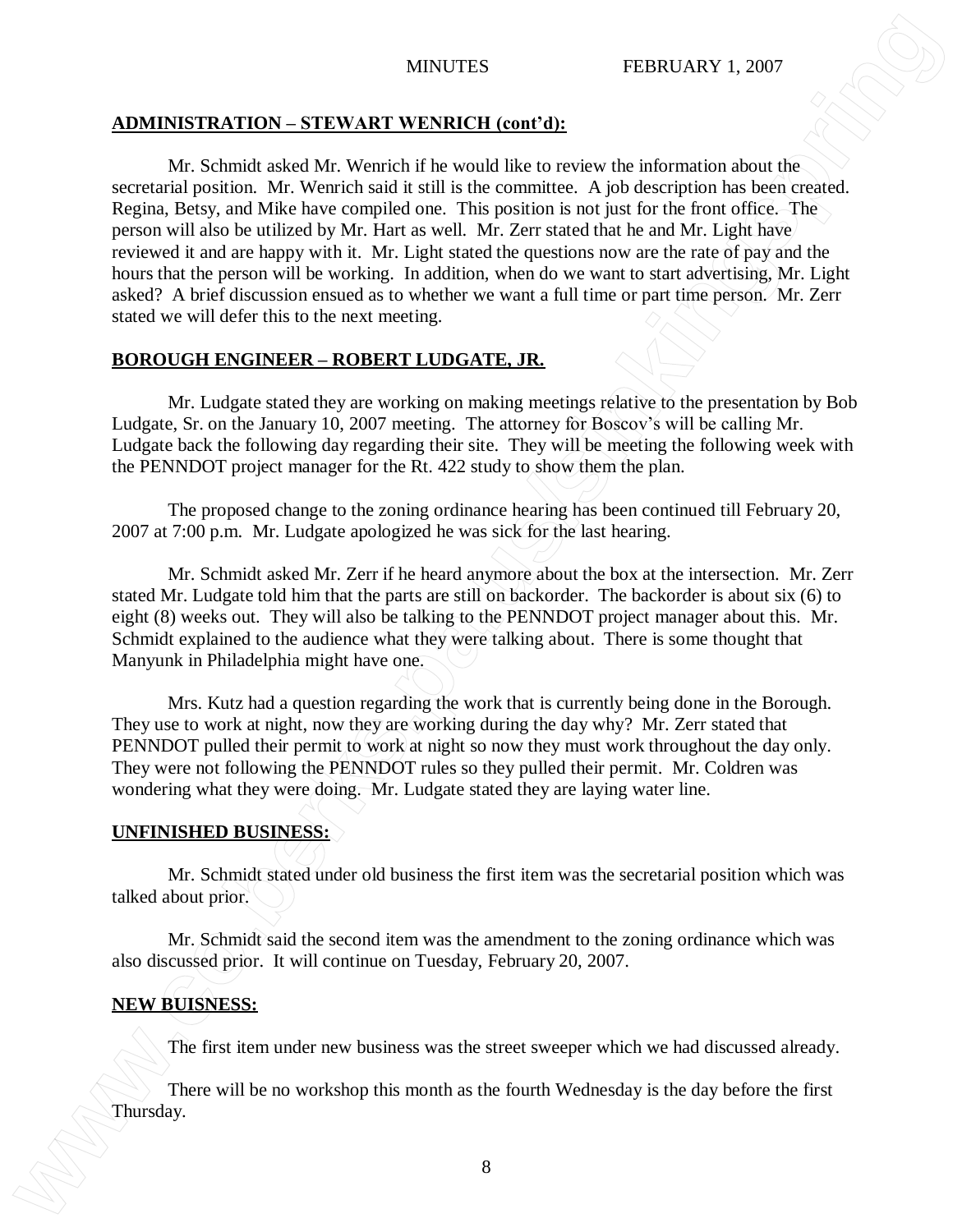## **NEW BUISNESS (cont'd):**

Spring cleanup is April 25, 2007.

The payroll service was discussed prior.

The last item was the mail sorter. He turned the floor over to Mr. Hart. Mr. Hart said he received a letter from Jim Buckman. He was contacted by Mr. John Printz. We have a mail sorter and he is requesting if he could have it. We don't use it. Mr. Butkus made a motion to give the mail sorter to Mr. Buckman; seconded by Mr. Leiby.  $AYES - 7$ ,  $NAYS - 0$ ; motion carried.

# **PUBLIC WORKS DIRECTOR – MICHAEL HART:**

Mr. Hart stated with the five (5) year plan, he does not have a street plan yet. He explained what will be in the street plan. It will be a broadband piece of information.

He received a letter from IPS. They do the inspections of playgrounds. Mr. Hart questioned if we want them to inspect our playground at a cost of \$425. A brief discussion ensued to this topic. It is a safety inspection. PIRMA inspects what is around the equipment. This company will actually inspect the equipment. We did this last year. Mr. Wenrich made a motion to have IPS inspect the playground equipment; seconded by Mr. Light.  $AYES - 7$ , NAYS – 0; motion carried.

The next item had to do with the recycling drop off site. He was wondering whether we will be going in with Spring or are we going to continue our own site. Mr. Schmidt stated our site will be closing March 1, 2007. At that time the residents will be able to take their yard waste to Spring's site. Mr. Schmidt thought we made that motion prior. It is near their sewer plant. Mr. Zerr stated this site will be easier for some of the residents as they won't need to reach to empty their bags. They will be able to drive right in and drop off.

The next issue was the pole building. Things are tight at the garage. He would like to move forward with this. He explained where we store equipment. We are always in motion trying to locate it. Mr. Schmidt does want to get a garage, but if we have to get a sweeper, he feels that we might not be able to get the garage right now. Mr. Wenrich stated it is on the five (5) year plan. We might be able to look at it in 2008. Mr. Butkus thought we should hold off on this till we find out where we will be going with the street sweeper. Mr. Schmidt agreed. **EXERCTIVE STATES (FIRENT ARY 1.2007**<br>
State details and the search showed that is the search of the search of the search of the search showed the serence and the search of the search showed that the search of the search

Mr. Hart said he has the road crew working very hard on cleaning out the basement. We have six (6) pieces of old lawn equipment that he would like to advertise for sale. Mr. Light thanked them for a job well done. Mr. Zerr made a motion to have Mr. Hart advertise to sell the equipment; seconded by Mr. Butkus.  $AYES - 7$ ,  $NAYS - 0$ ; motion carried.

# **PUBLIC COMMENT PERIOD:**

Mrs. Karli stated that Mrs. Gina Knorr will be doing our newsletter again. She is no longer on the rec committee due to time restraints; however she will be doing the newsletter. She will be e-mailing all the departments if she hasn't already. They would like to get the newsletter out by March 12, 2007. They will be putting a flyer in there for the summer playground program. Mr.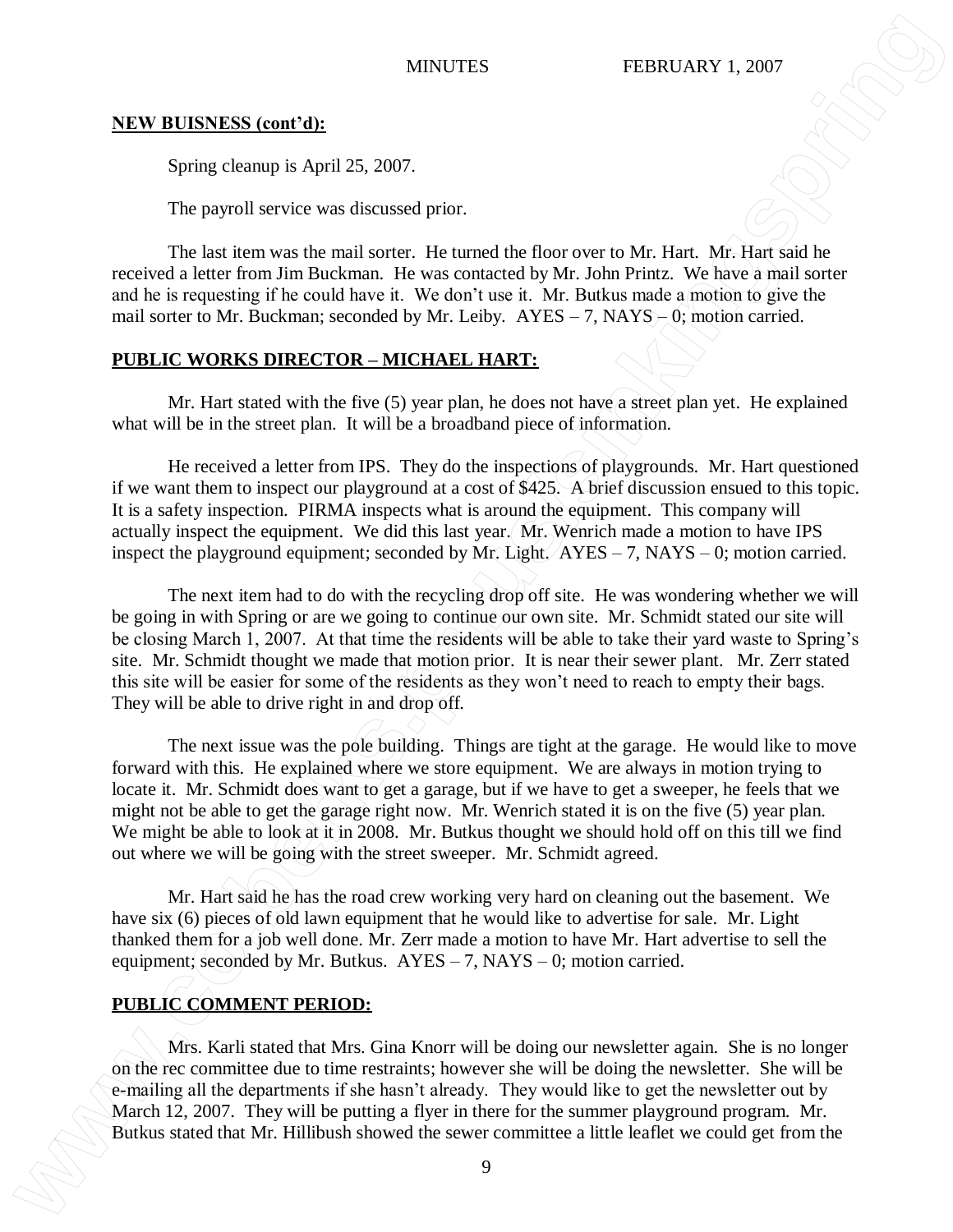## **PUBLIC COMMENT PERIOD (cont'd):**

State showing what residents can and can't put down their sewers. Mr. Schmidt stated we had them last year already. Mr. Butkus recommended that we get some of these and put them in with the newsletter. Mr. Hillibush explained what they are. Mr. Schmidt questioned Mr. Butkus if he did anymore work about an open house for the sewer. Mr. Butkus said commercial and industrial open house is June  $21^{st}$  with a rain date of the  $28^{th}$  from 10:00 a.m. to 2:00 p.m. Residential open house will be June  $23<sup>rd</sup>$  with a rain date of June  $30<sup>th</sup>$  from 9:00 a.m. to 12:00 p.m. Mr. Ludgte stated that Council should consider mailing with the newsletter information about what not to flush down the stormsewer as well. This is required by the NPDES Phase II. We can get pamphlets. Mrs. Karli questioned if someone will be able to get Mrs. Knorr those documents. Mr. Ludgate stated they could. Mrs. Karli wondered about the printing. She stated that the printer prints up the newsletter and mails it out. She was not sure if they would be able to mail out something they did not print. Mr. Schmidt stated probably not. They would charge us for that. Mr. Schmidt stated maybe we could get the Boy Scouts or Girl Scouts to deliver them instead of incurring additional costs. Mr. Hart had the idea of letting the printing company print it up and make it part of the newsletter. Mr. Wenrich stated that would make a real thick fat newsletter. Mrs. Shade stated that we were also looking into trying to add a calendar to the newsletter that had the trash and recycling dates highlighted on it. This plus these pamphlets could really bump up the cost of the newsletter.

Mrs. Virginia Bross of Vester Place addressed Council about her curbing. Her street is scheduled to be repaved in April. She received a letter. Part of what was marked had her "baffled" so she called and spoke with Mr. Hart. He came out and showed her where there was a hair line crack. There were seams. Mrs. Bross disagreed with some of the curbing that was marked and she agreed some did need to be repaired. She feels that the Grande property across the street needs repair as well. Some of those were not marked. She feels she did not get a satisfactory answer. She stated it is a financial burden to repair 46 feet of curb. She wanted to know what recourse she has. Mr. Hart explained the difference between her curbingand Grande's. He feels that her curbing will fail, maybe not this year, maybe in thirty (30) years. There was a crack that he did miss on the Grande property and that will be marked for repair. The other cracks she is referring to are the cracks between the seams. Mrs. Bross stated that was not correct. She has photos. Mr. Schmidt suggested that Mr. Hart and Mr. Ludgate go back out and look at the street. Mrs. Bross was fine with that. Mr. Bross stated when it breaks open then they will replace it. Mr. Ludgate stated if it breaks after the street is replaced there is no way of repairing it without cutting the street. Mr. Ludgate said that we want the curbing repaired before the road is done because every time you cut the road you weaken it. The first time we cut into it we are shortening the life of the road. We have a penalty that we charge any utilities that change their lines after we redo a road. We call them and let them know we are planning on redoing a road and if they want to relay pipes or wires now is the time to do it. If you don't repair it and it pops next year, you will be subject to the same fine as a utility. Mrs. Bross wondered if Council ever considered contracting with one (1) contractor to do all the curbing work. They could go to one (1) contractor and have him do all the repairs as opposed to having sixteen (16) different ones. Mr. Ludgate stated it would generate a cheaper rate. Mr. Hart stated that there was one (1) gentleman that was going to do that. Mr. Hart stated he did not follow up. He thought if the residents did not repair their own curbing we would just roll the cost of the curbing into the bid and then bill the residents for the work done. Mr. Ludgate stated we could throw it into the paving contract and then bill them. We did have a bad experience with that **INTERTS:** FIRENCO COMMEXT PERSION formula that we have been set of the pass that is a set of the pass the space of the pass the space of the pass the space of the space of the space of the space of the space of the space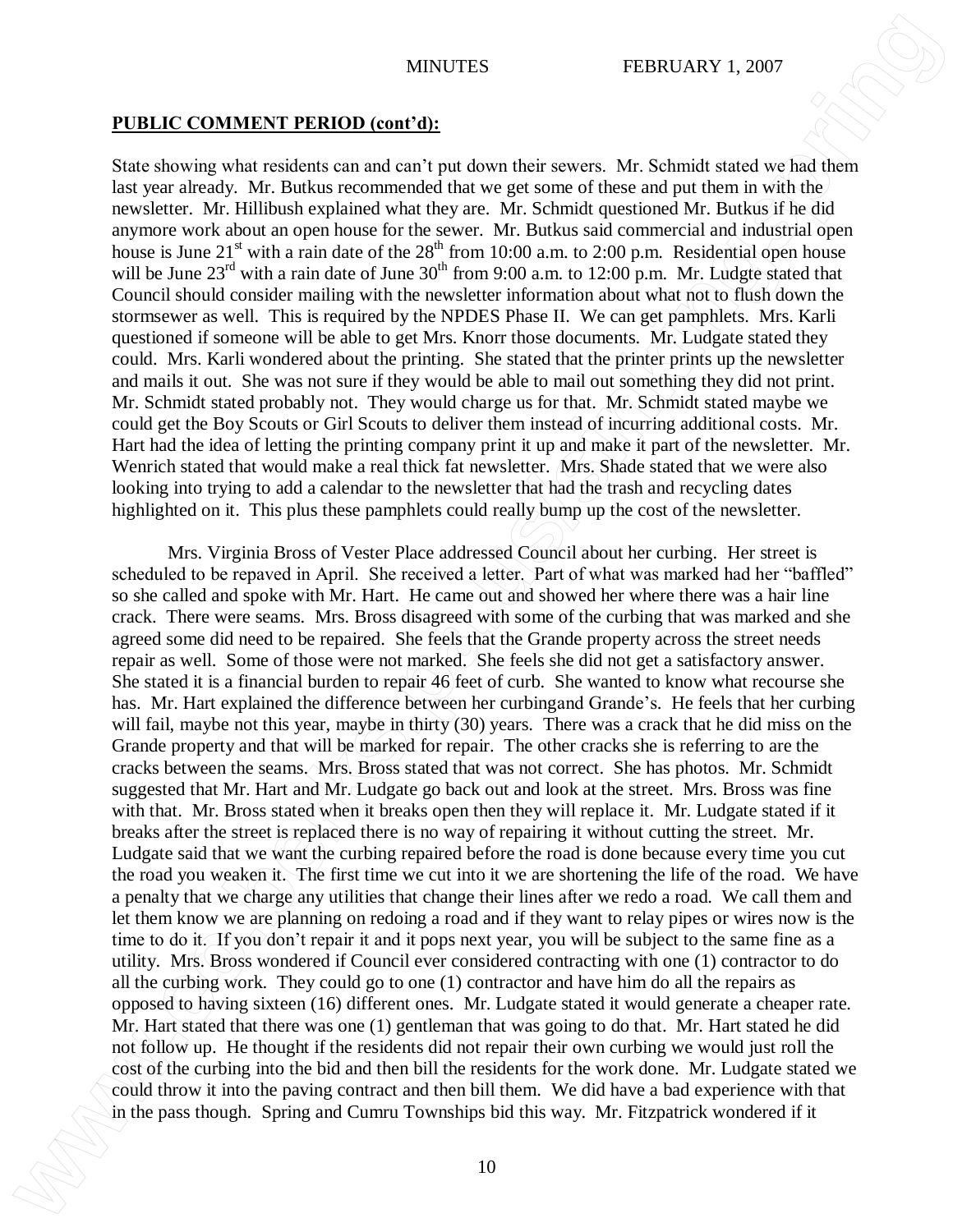## **PUBLIC COMMENT PERIOD (cont'd):**

would it be better for us to coordinate with the residents rather than us going out to bid for the project. We would not be the party that did the contracting but we could set up a meeting with the contractor. Mr. Ludgate questioned if we could be setting ourselves up to get in "trouble" with other contractors. Mr. Fitzpatrick stated we would not be contracting. Mr. Ludgate stated they never tell anyone who to use. Mr. Biggs wondered what we do for the senior citizen that is on a fixed income and can't afford to pay for it. Mr. Schmidt stated it is a sad situation. The curb is the responsibility of the homeowner. Mr. Schmidt does not know what we can do. A brief discussion ensued as to the bidding of the project and prevailing wages. Mr. Fitzpatrick does not feel if we just coordinate the residents and hook them up with a contractor then we should not have any problems. Mrs. Bross wanted to have parking on both sides of the street. It used to be that way. She did realize that there was a problem for fire trucks turning. Mr. Zerr stated that is exactly why there is only parking on one (1) side of the street. Mr. Zerr explained why it would not work having parking on both sides of the street. A discussion ensued. It is a problem on any street in the Borough that has parking on both sides of the street. Mrs. Bross stated that if there is a valid reason that this is fine. When Grande did his plan the plan showed more parking then he needed. If his tenants choose to park on the street we can't do anything about that. It is a public street. Mr. Biggs questioned if the street could handle four (4) cars wide. The answer was no. Mr. Biggs stated then it can't have parking on both sides. She thanked Council. **EMELIC COMMENT PERSION CONTRIGENTS:**<br> **EMELIC COMMENT PERSION CONTOINT**<br> **EVALUATE AS A CONTRIGENTS INTO A CONTRIGENTS INTO A CONTRIGENTS INTO A CONTRIGENTS IN A CONTRIGENT CONTRIGENTS IN A CONTRIGENT CONTRIGENTS INTO A** 

Mr. Biggs questioned when trash comes up, the new contract. Mr. Butkus stated 2008. Mr. Biggs stated the current firm we have now does an outstanding job. They place the cans back on the sidewalk and if it is raining, they even turn the cans upside down so the rain does not collect in them. They are polite and nice. Mrs. Kutz agreed.

Mr. Ken Harting wanted to know the solution to the dry hydrant we had been discussing the prior month. We were going to figure out who owns the hydrants. Mr. Hart stated it is in PA American's legal hands and they will not give us any answer. Mr. Harting feels we are placing a dry hydrant in a place where we don't need one (1). A discussion ensued again about who owns the hydrants. Mr. Harting understands the Spring Township has a hydrant tax. It was agreed they do have one (1). Mr. Harting stated doesn't that mean the PAWC says they own the hydrants. Mr. Ludgate said he doesn't know that, all he knows is that he pays the tax. Mr. Schmidt said we aren't talking at all about a hydrant tax. Mr. Harting stated well if start putting in the hydrants then we have to pay for them. Mr. Harting said that if it comes down to dollars and cents we could institute a fire tax. Mr. Schmidt stated he believed we could. Mr. Ludgate stated that Spring Township uses that money to replace hydrants if there is a project and the Township feels the hydrant or hydrants need to be replaced and PAWC doesn't, that is what they use the tax money for. That does not answer the question of who owns them though.

Mr. Schmidt handed out a paper regarding the tax collector's report. It shows what we have collected over the last few years and what is anticipated this year. In 2002 our assessed value was \$154,474,700.00 dollars. Our millage was 2.19 mils and we collected \$338,300.62. In 2006, our assessed value was \$193,515,900.00. Our millage was 3.19 mills and we collected \$617,316.70. We had residents of 2950. We collected \$14,750.00 in per capita tax and \$96,757.95 in fire tax. Our assessed value for 2007 is \$200,057,800.00. At 3.19 mills this will generate \$638,185.33. The fire tax should generate \$130,041.18. We should collect about \$14,800.00 in per capita. The